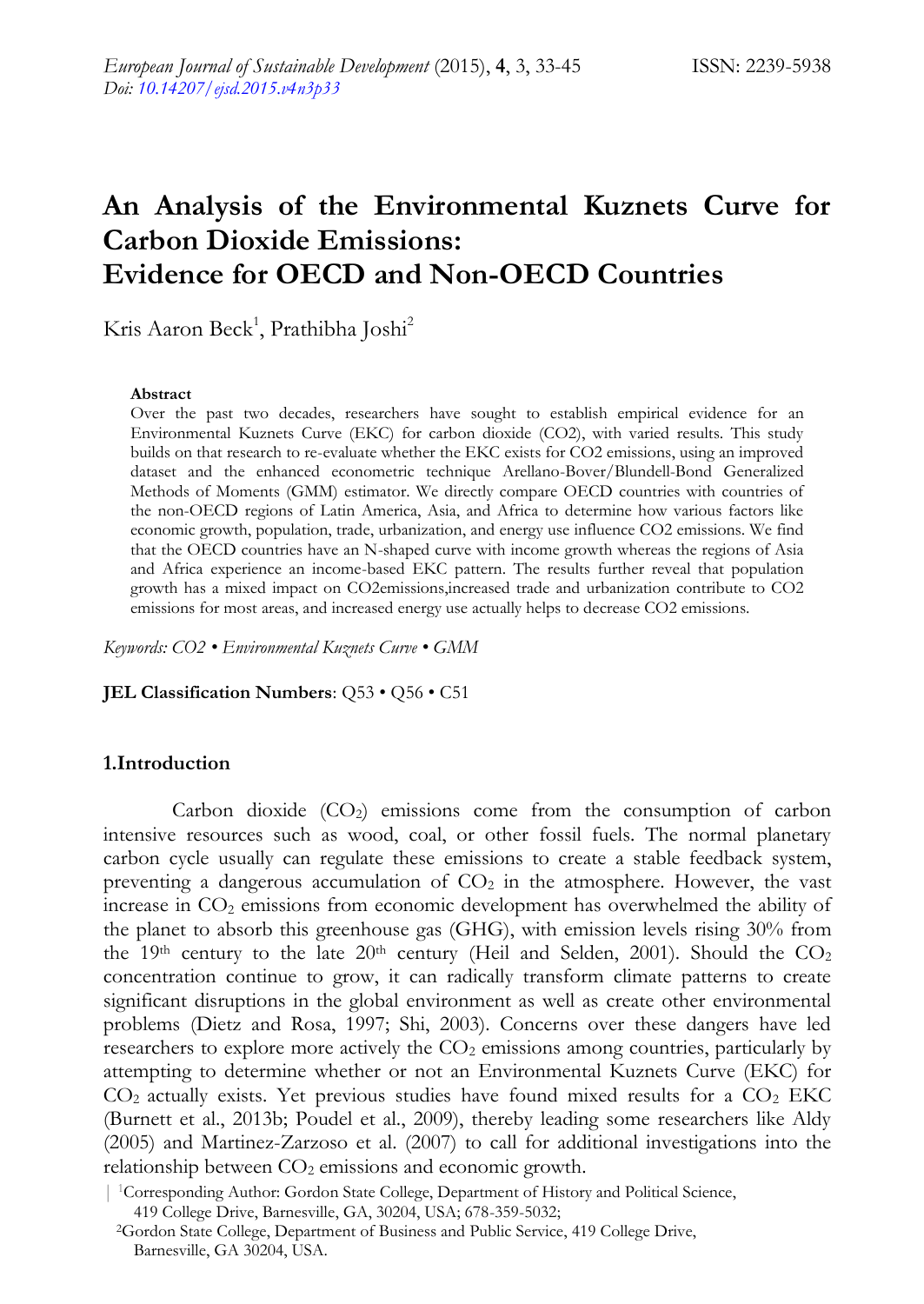We therefore seek to evaluate how economic growth and other factors impact  $CO<sub>2</sub>$ emissions with an enhanced dataset from the World Bank Development Indicators 2012and an improved econometric technique of dynamic modeling using the Generalized Method of Moments (GMM) estimator (Arellano and Bover, 1995; Blundell and Bond, 1997).We utilize a panel dataset for OECD countries and the non-OECD regions of Latin America, Asia, and Africa to compare their CO<sub>2</sub>emission patterns and determine how economic growth, population growth, increased trade, more urbanization, and higher energy consumption impact  $CO<sub>2</sub>$  emissions.

The results show that the EKC only appears for the regions of Asia and Africa, with economic development significantly impacting CO<sup>2</sup> emissions. However, the OECD countries experience an N-shaped pattern, indicating that additional economic growth may lead people to more readily accept higher  $CO<sub>2</sub>$  emissions. Population growth has little impact on  $CO<sub>2</sub>$  emissions for the OECD countries and the Latin American region; yet such growth leads to decreased  $CO<sub>2</sub>$  emissions for the countries of the Asian region and increased emissions in the high fertility countries of Africa. More trade openness contributes to higher  $CO<sub>2</sub>$  emissions in the Asian and African regions while greater urbanization promotes higher emissions in all regions except the African region. A rise in energy use also results in decreased  $CO<sub>2</sub>$  emissions for the OECD countries as well as for the regions of Latin American and Asia, thereby signifying the use of cleaner sources of energy. The rest of the paper proceeds as follows: section 2 offers a selected review of the EKC literature, section 3 reviews the data, section 4 presents the empirical model, section 5discusses the estimation results, and section 6 offers some conclusions.

### **2. Selected Literature Review**

To address the worries by Meadows et al. (1972) over the negative environmental consequences of economic growth, Grossman and Krueger (1991, 1995) developed the concept of the Environmental Kuznets Curve. They applied Kuznets (1955) original notion of an inverted U pattern between economic development and income inequality to the relationship between economic development and environmental quality. The EKC theorizes that an inverted U shape also exists for various pollutants where higher income levels tend to foster less environmental degradation. A  $CO<sub>2</sub>$  EKC would see economic development initially contributing to higher emissions but further economic growth then leading to a decrease in those emissions, due to technological advancement and the shift to a service-based economy (Galeotti, 2007).

Yet  $CO<sub>2</sub>$  has an externality problem that can negatively impact the possibility of an EKC in that people and countries do not experience *direct* harms from excessive releases of CO<sup>2</sup> (Arrow et al., 1995; Dinda, 2004; Shafik and Bandyopadhyay, 1992). Carbon dioxide does not immediately cause health or environmental problems, as does  $SO<sub>2</sub>$ , nor does emitting CO<sup>2</sup> produce strong visible evidence that might inspire public action (Dijkgraaf and Vollebergh, 2005; Halkos, 2003; Lipford and Yandle, 2010; Panayotou, 2003). Instead,  $CO<sub>2</sub>$  has an indirect but global impact as a GHG (Carson, 2010). Hence people commonly have more of an abstract awareness of the dangers of  $CO<sub>2</sub>$ , which consequently does not often inspire action from them. This  $CO<sub>2</sub>$  externality can allow  $CO<sub>2</sub>$  emissions to continue to rise as economic growth expands.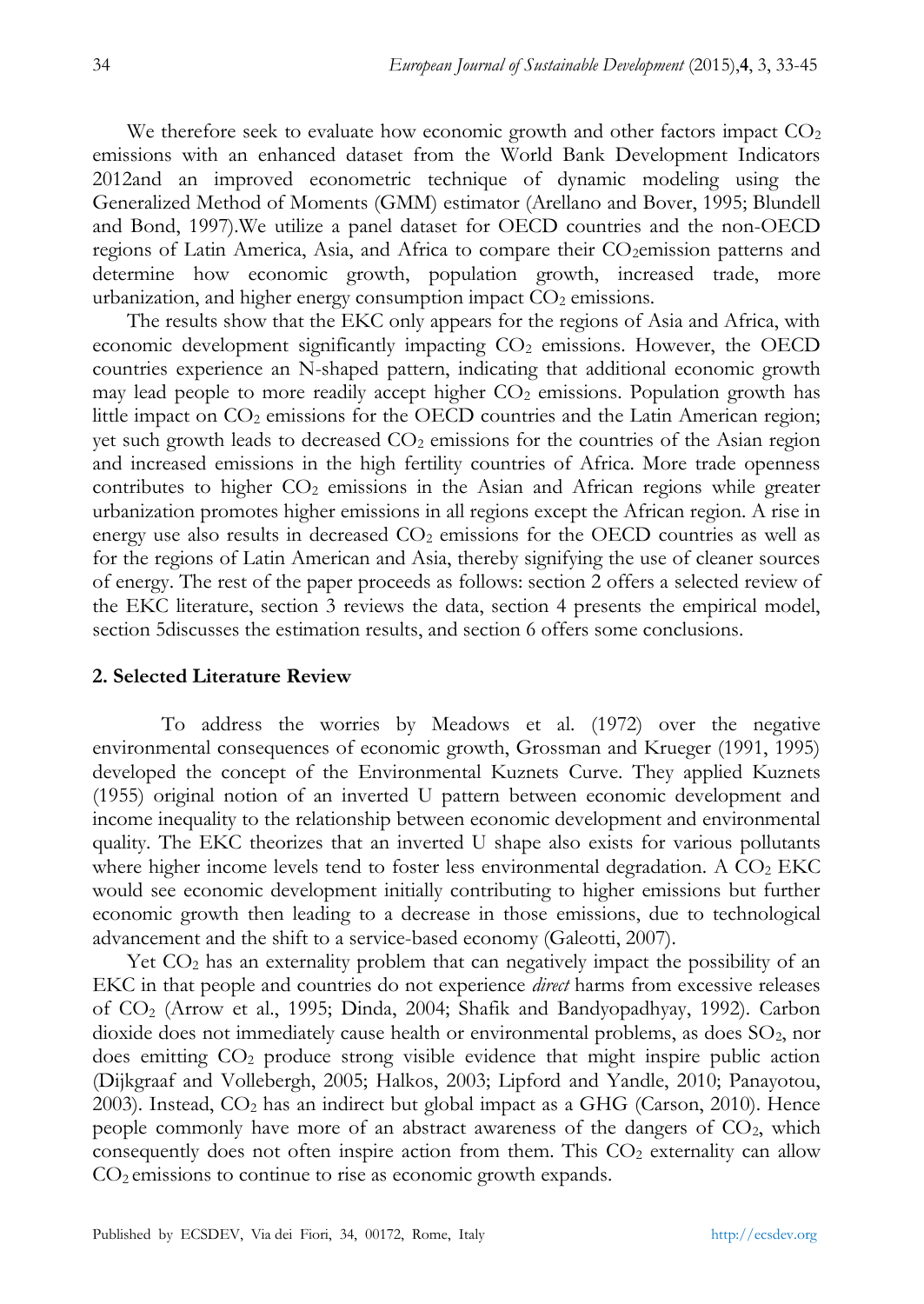Nevertheless, some researchers have discovered an EKC for CO<sub>2</sub>in general (Cole et al., 1997; Dietz and Rosa, 1997; Dutt, 2009; Galeotti and Lanza, 1999; Sharma, 2011). Other researchers found a  $CO<sub>2</sub>$  EKC only for OECD or high income developed countries (Cole, 2005; Galeotti et al., 2006; Schmalensee et al., 1998). Iwata et al. (2010) discovered an EKC for France but Heil and Selden (2001) foundan EKC only with their levels model.Unruh and Moomaw (1998) argued that the CO2EKC merely arose because of the oil shocks of the 1970s. Burnett et al. (2013a) confirmed a weak EKC for the United States but Aldy (2005) found mixed results state by state.

Additional studies, though, failed to find an EKC for CO<sub>2</sub>emissions, suggesting that CO<sup>2</sup> and other GHGs do not decline after a country reaches a higher stage of economic development. They discovered instead that CO<sub>2</sub>emissions increase monotonically with income(Dijkgraaf and Vollebergh, 2005; Galeotti, 2007; Shafik and Bandyopadhyay, 1992; World Bank, 1992). Otherresearchers noticed that  $CO<sub>2</sub>$  emissions continued to increase only for developing countries (Lipford and Yandle, 2010; Schmalensee et al., 1998).

Moreover, a number of researchers have argued that  $CO<sub>2</sub>$ emissions decline only at a very high income per capita (see Cole, 2003), which can prevent countries that lack sufficient resources or development from attaining a decrease in  $CO<sub>2</sub>$ emissions(Dasgupta et al., 2002). Other research revealed that  $CO<sub>2</sub>$  emissions occur with an N-shaped curve, with emissions declining after a country reaches high economic development but then increasing again at even higher income levels (Galeotti, 2007;Musolesi and Mazzanti, 2010).

The EKC literature thus has produced many disparate outcomes for  $CO<sub>2</sub>$  emissions, mostly because the literature resounds with vastly different approaches to evaluating EKCs. For example, researchers have used widely varying time frames in their models. They also have used a variety of assorted datasets and employed distinct econometric methods, making the diverse results inevitable.

#### **3. Data**

We test for a potential  $CO<sub>2</sub> EKC$  by using improved panel datasets created from the World Bank Development Indicators (World Bank, 2012) that have more current data from 1980 to 2008.This study directly compares OECD countries and countries of the non-OECD regions of Latin America, Asia, and Africa. Table 1 defines all of the variables used in the study and provides summary statistics for the OECD countries and the three regions. It also presents the mean and standard deviations for each variable.

**TABLE 1:** DEFINITION OF VARIABLES & SUMMARY STATISTICS FOR OECD & NON-OECD REGION COUNTRIES

| Variable        | Description of the Variables           | Mean  | Std.Dev. | Obs. |
|-----------------|----------------------------------------|-------|----------|------|
| <b>OECD</b>     |                                        |       |          |      |
| CO <sub>2</sub> | CO2 emissions (metric tons per capita) | 10.20 | 4.73     | 638  |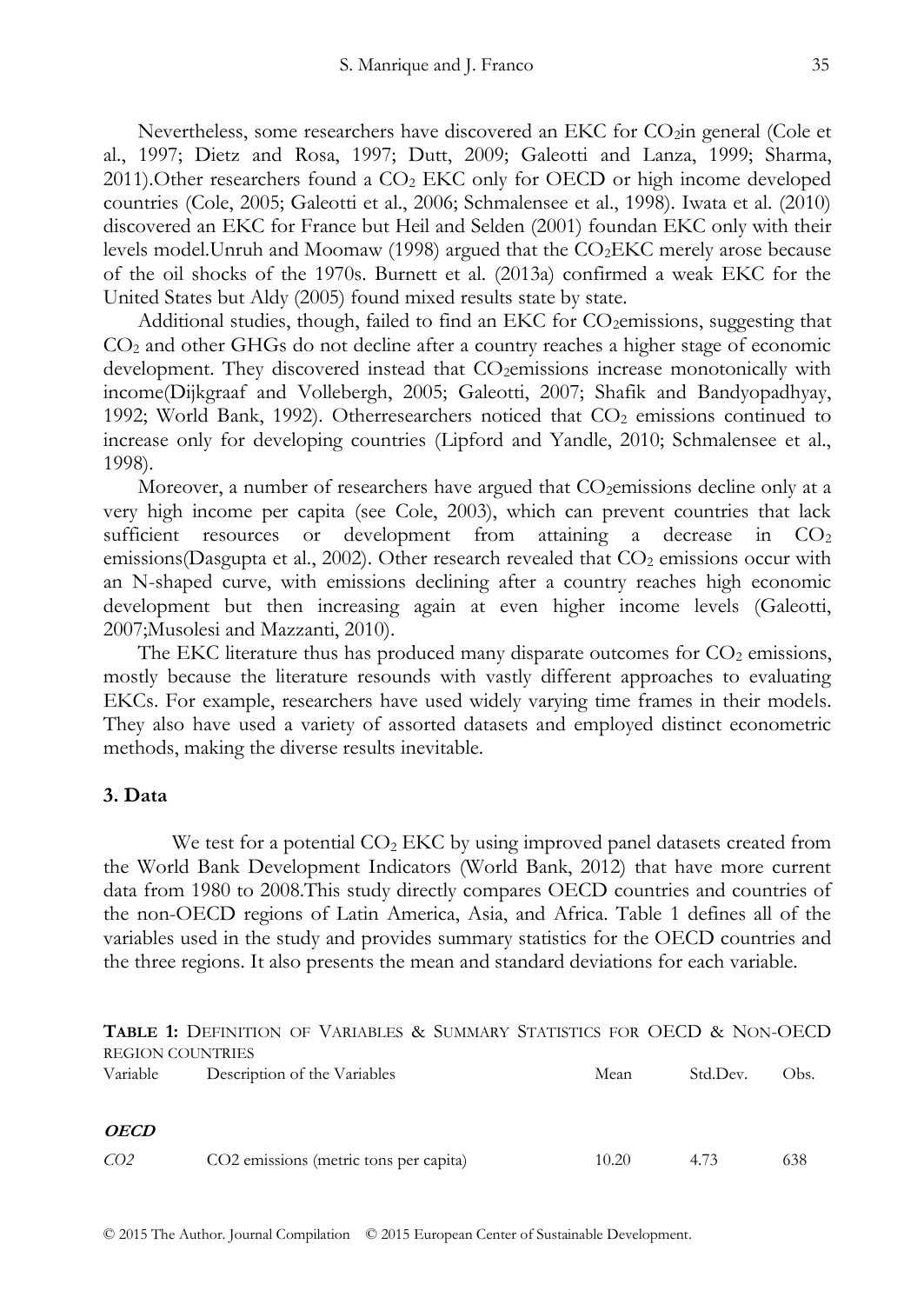| PCI                      | GDP per capita (constant 2000 US\$)            | 21407.28 | 9226.42 | 628 |
|--------------------------|------------------------------------------------|----------|---------|-----|
| <b>POPG</b>              | Population growth (annual %)                   | 0.59     | 0.46    | 638 |
| $TOT$                    | Net barter terms of trade index $(2000 = 100)$ | 100.97   | 11.78   | 218 |
| <b>URBAN</b>             | Urban population (% of total)                  | 73.47    | 11.72   | 638 |
| ENGY                     | Energy use (kg of oil equivalent per capita)   | 4362.59  | 1847.80 | 638 |
|                          |                                                |          |         |     |
| <b>Non- OECD Regions</b> |                                                |          |         |     |
| Latin.Am.                |                                                |          |         |     |
| CO <sub>2</sub>          | CO2 emissions (metric tons per capita)         | 2.65     | 3.86    | 638 |
| PCI                      | GDP per capita (constant 2000 US\$)            | 3136.80  | 2009.78 | 627 |
| <b>POPG</b>              | Population growth (annual %)                   | 1.68     | 0.71    | 638 |
| <b>TOT</b>               | Net barter terms of trade index $(2000 = 100)$ | 110.04   | 34.35   | 587 |
| <b>URBAN</b>             | Urban population (% of total)                  | 60.51    | 19.57   | 638 |
| <b>ENGY</b>              | Energy use (kg of oil equivalent per capita)   | 1164.79  | 1542.84 | 638 |
| Asia                     |                                                |          |         |     |
| CO <sub>2</sub>          | CO2 emissions (metric tons per capita)         | 2.97     | 3.93    | 319 |
| PCI                      | GDP per capita (constant 2000 US\$)            | 3309.58  | 6016.36 | 319 |
| $POPG$                   | Population growth (annual %)                   | 1.81     | 0.85    | 319 |
| $TOT$                    | Net barter terms of trade index $(2000 = 100)$ | 104.54   | 20.38   | 296 |
| <b>URBAN</b>             | Urban population (% of total)                  | 39.31    | 26.10   | 319 |
| <b>ENGY</b>              | Energy use (kg of oil equivalent per capita)   | 1130.44  | 1299.28 | 319 |
| Africa                   |                                                |          |         |     |
| CO <sub>2</sub>          | CO2 emissions (metric tons per capita)         | 1.43     | 2.67    | 348 |
| PCI                      | GDP per capita (constant 2000 US\$)            | 994.57   | 1336.99 | 348 |
| <b>POPG</b>              | Population growth (annual %)                   | 2.62     | 0.69    | 348 |
| <b>TOT</b>               | Net barter terms of trade index $(2000 = 100)$ | 120.57   | 45.98   | 348 |
| <b>URBAN</b>             | Urban population (% of total)                  | 41.13    | 12.68   | 348 |
| <b>ENGY</b>              | Energy use (kg of oil equivalent per capita)   | 744.87   | 689.76  | 348 |

*Notes:* The source of the database is World Development Indicators 2012. The time period is from 1980 to 2008.

The CO2emission rate is the dependent variable, *CO2*, measured in terms of metric tons per capita<sup>1</sup>. These emissions come from the use of fossil fuels in production and consumption as well as cement manufacturing (World Bank, 2012). The independent variables of the model include the lagged dependent variable, GDP, population growth, trade, urbanization, and energy use. We use *CO2t-1*with the idea that the externality of

<sup>&</sup>lt;u>.</u> <sup>1</sup> The World Bank uses data for CO<sub>2</sub> from the Carbon Dioxide Information and Analysis Center (CDIAC) located at the Oak Ridge National Laboratory for CO2.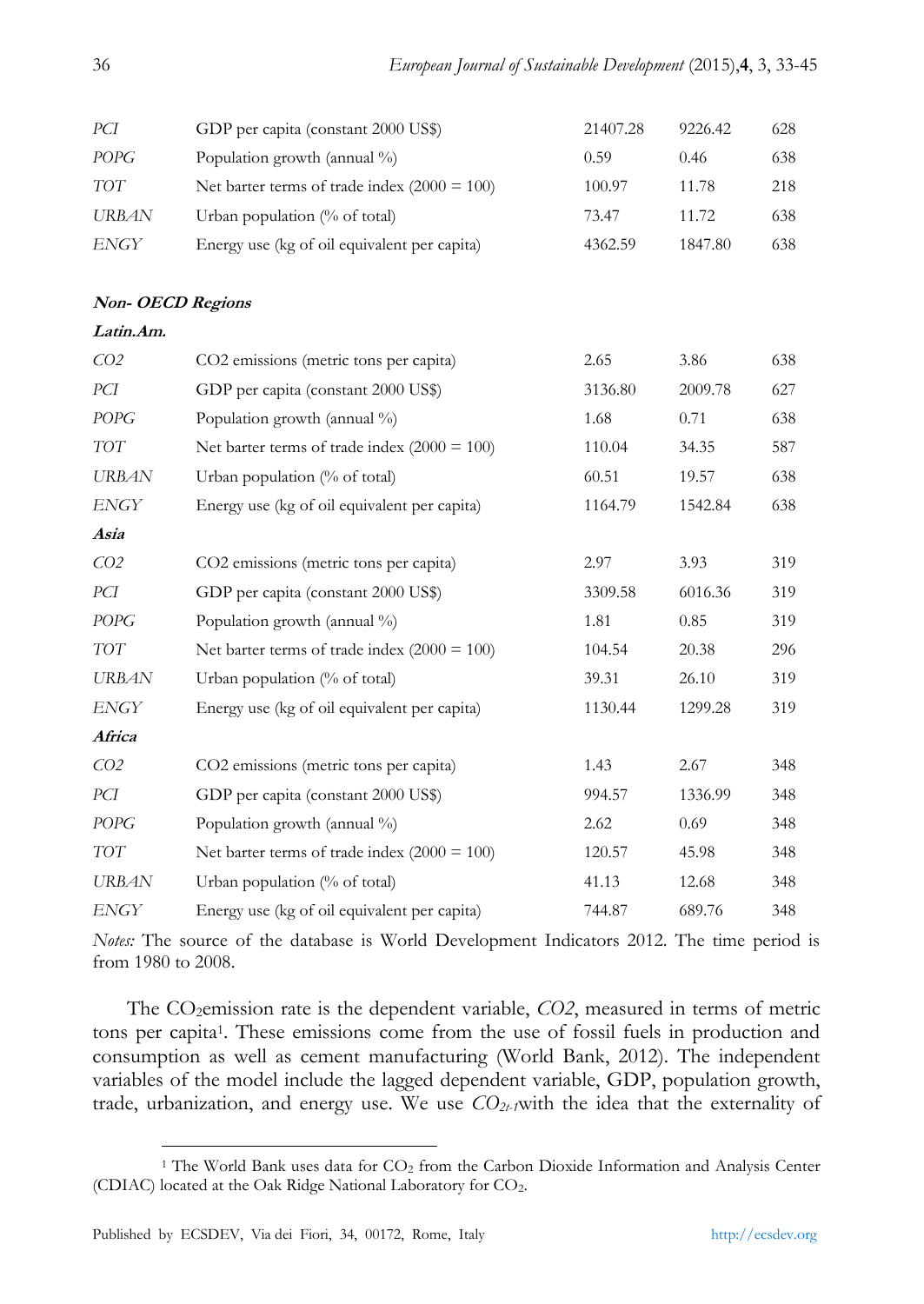$CO<sub>2</sub>$  suggests that countries with high  $CO<sub>2</sub>$  emissions generally will persist in generating elevated emissions over time, particularly considering the difficulties and costs of reducing CO2at the source of emissions (Martinez-Zarzoso et al., 2007). *PCI* denotes per capita GDP and we include the quadratic form, *PCI<sup>2</sup>* , to determine if it confirms the EKC. Although other studies have used GDP Purchasing Power Parity, the World Bank Development Indicators have some missing data that makes using PPP impractical; hence we utilize GDP per capita in terms of 2000 US\$.

Population growth, *POPG*, is a common variable of interest in the EKC literature. Some studies have found that an increasing population has little influence on  $CO<sub>2</sub>$ emissions (Dutt, 2009); other research, though, has demonstrated that population growth directly increasesCO2pollution levels (Dinda, 2004; Martínez-Zarzosa et al., 2007; Shi, 2003). We use overall population growth specifically to determine how it might affect *per*   $c$ *capita* emissions; an increase in  $CO<sub>2</sub>$  emissions per person due to a rise in total population would indicate an additive effect, where every additional person actually increases each person's per capita emissions. However, a decrease in per capita  $CO<sub>2</sub>$  emissions following an increase in overall population would denote a subtractive effect, where additional population numbers lead to fewer emissions per person.

The independent variable *TOT*, the net barter terms of trade index, measures trade openness. The literature has produced different results for trade openness, with some research suggesting that more trade can allow for the importation of energy efficient devices that reduce  $CO<sub>2</sub>$  emissions but other studies arguing that additional trade creates added pollution for developing countries especially (Sharma, 2011). While we test for these consequences of trade, the World Bank data does have missing data for some countries that makes measuring trade's impact more difficult. The variable for urbanization, *URBAN*, is assessed by looking at the urban population of the countries as a percentage of the total population. Most research has demonstrated that greater urbanization leads to more air pollution (Cole and Neumayer, 2004; Sharma, 2011).

Energy use, *ENGY*, reflects "the use of primary energy before transformation to other end-use fuels" (World Bank, 2012). One major argument asserts that increasing energy use naturally leads to higher  $CO<sub>2</sub>$  emissions, especially with energy coming from fossil fuels (Sharma, 2011). Yet other research has allowed for the influence of non-polluting alternative sources of energy that can reduce emissions (Iwata et al., 2010), even as the shift to a service economy often results in less energy use by a country (Shi, 2003). Following Atici (2009), we therefore make energy use a proxy for technological development, with the expectation that a positive sign denotes dependence on more heavily polluting energy technologies but a negative sign indicates the adoption of cleaner technologies.

The early literature on Environmental Kuznets Curves additionally often sought to establish a universal turning point for all countries (Grossman and Krueger, 1991). Later work argued strenuously against such "income determinism" (Unruh and Moomaw, 1998),suggesting that development trajectories can be similar or dissimilar but rarely exact (Cole, 2005; Galeotti and Lanza, 1999; Webber and Allen, 2010). Likewise, we argue that CO2turning points at best only represent the average among all the countries rather than a deterministic summit that marks the start of the downward phase of the curve; therefore we do not ascertain turning points.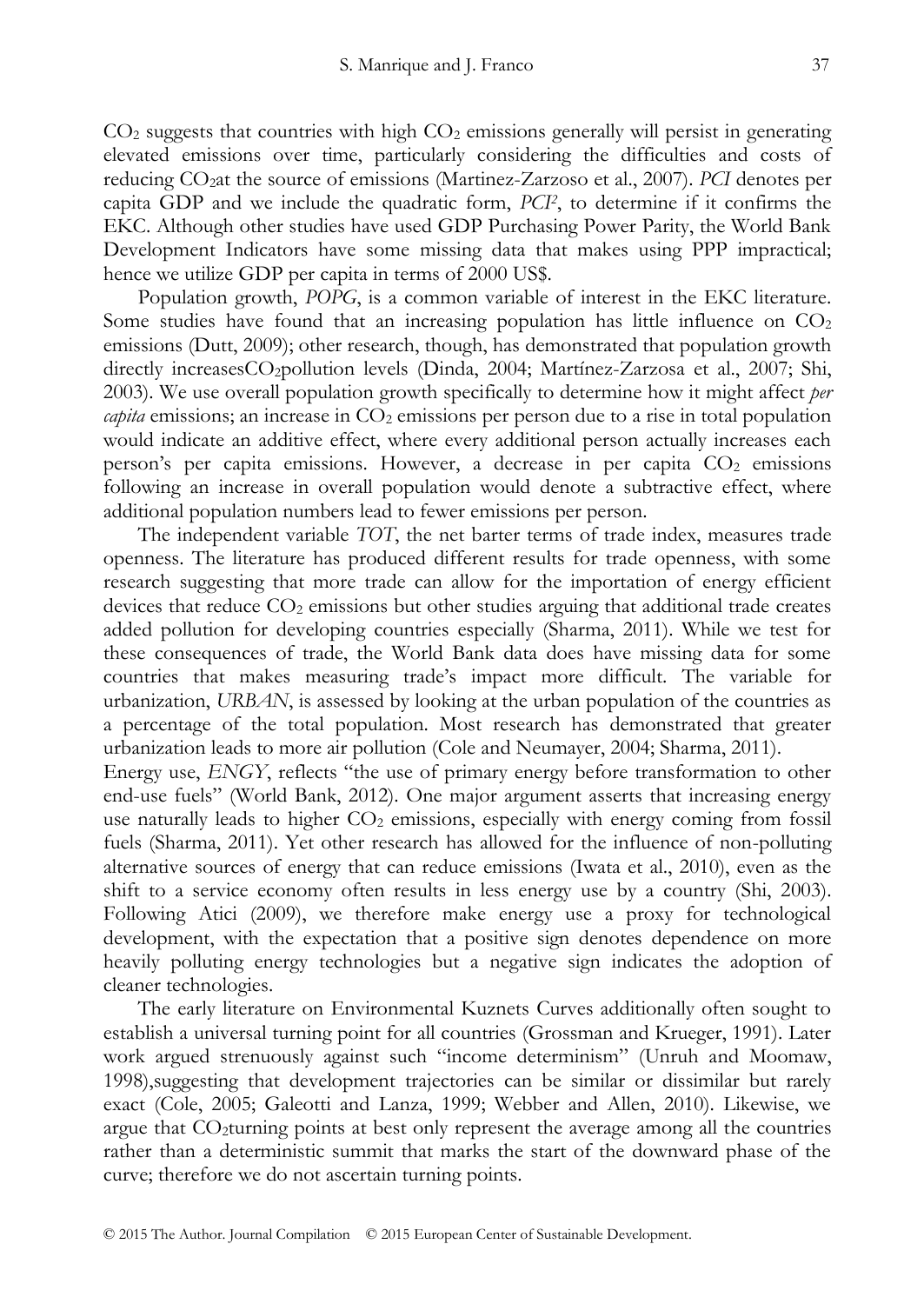## **4. Empirical Model**

Many researchers throughout the EKC literature have relied on fixed or random effects linear models to produce their econometric results. However, these estimation methods have significant problems like heteroskedasticity and importantly endogeniety(Cole, 2003; Lee et al.,2003), which then limits their effectiveness in determining the actual relationships among  $CO<sub>2</sub>$  emissions, economic development, and other factors. Halkos (2003) suggested that these previous methods thus had considerable problems with misspecification and could not accurately depict EKC patterns.

Other researchers, though, have recognized that the complex interaction over time between economic growth and CO2itself is dynamic rather than linear (Carson, 2010; Dinda, 2004). Various studies consequently have adopted non-linear dynamic modeling with the understanding that it better accounts for the changing aspects of the data and can produce more efficient results by controlling for time-based autocorrelation (Auffhammer and Carson, 2008; Burnett et al., 2013a). In particular, some researchers have used Generalized Method of Moments (GMM) to achieve their estimation results because it offers an instrumental variable estimation technique that attains consistency and accuracy (Halkos, 2003; Lee et al., 2003). As a dynamic model, GMM has particular relevance for solving country-specific effects and endogeneity.

The GMM model uses first differences in the equation to control for unobserved country-specific effects like geographic features, daily climatic change, etc. (Maddison, 2006; Sharma, 2011).We also recognize potential endogeneity concerns with the energy use regressor; we therefore instrument this variable by using a one period lag. The GMM estimation consequently reduces the error term to "white noise," thereby eliminating endogeneity due to correlation between the error term and the independent variables (Halkos, 2003). The lag of the energy use variable also prevents endogeneity due tosimultaneity bias (Lee et al. 2010), particularly in that current emissions of  $CO<sub>2</sub>$  cannot influence past levels of energy use. In eliminating endogeneity, we restore the orthogonality conditions of the independent variables to attain "unbiased and consistent estimates" (Halkos, 2003). The GMM estimation thus works under the assumption that all independent variables besides the lagged dependent variable are exogenous and act as valid instruments. The GMM estimation technique therefore corrects for heteroskedasticity and it creates efficient as well as unbiased results.<sup>2</sup>

The equation for the model takes a modified form of the Arellano-Bover/Blundell-Bond (1995, 1998) GMM dynamic panel-data estimation that corrects the bias problems that occurred with earlier forms of GMM. In particular, it employs additional moment conditions and places "further restrictions on the initial conditions process" (Blundell and Bond, 1998, 116) to gain more flexibility for smaller time observations. The equation uses balanced panel data and is specified in an expanded logarithmic form as follows for both the OECD countries and the non-OECD regions:

<sup>&</sup>lt;u>.</u> <sup>2</sup>For a more detailed explanation, see Arellano and Bond (1991), Arellano and Bover (1998),Blundell and Bond (1997),and Halkos (2003).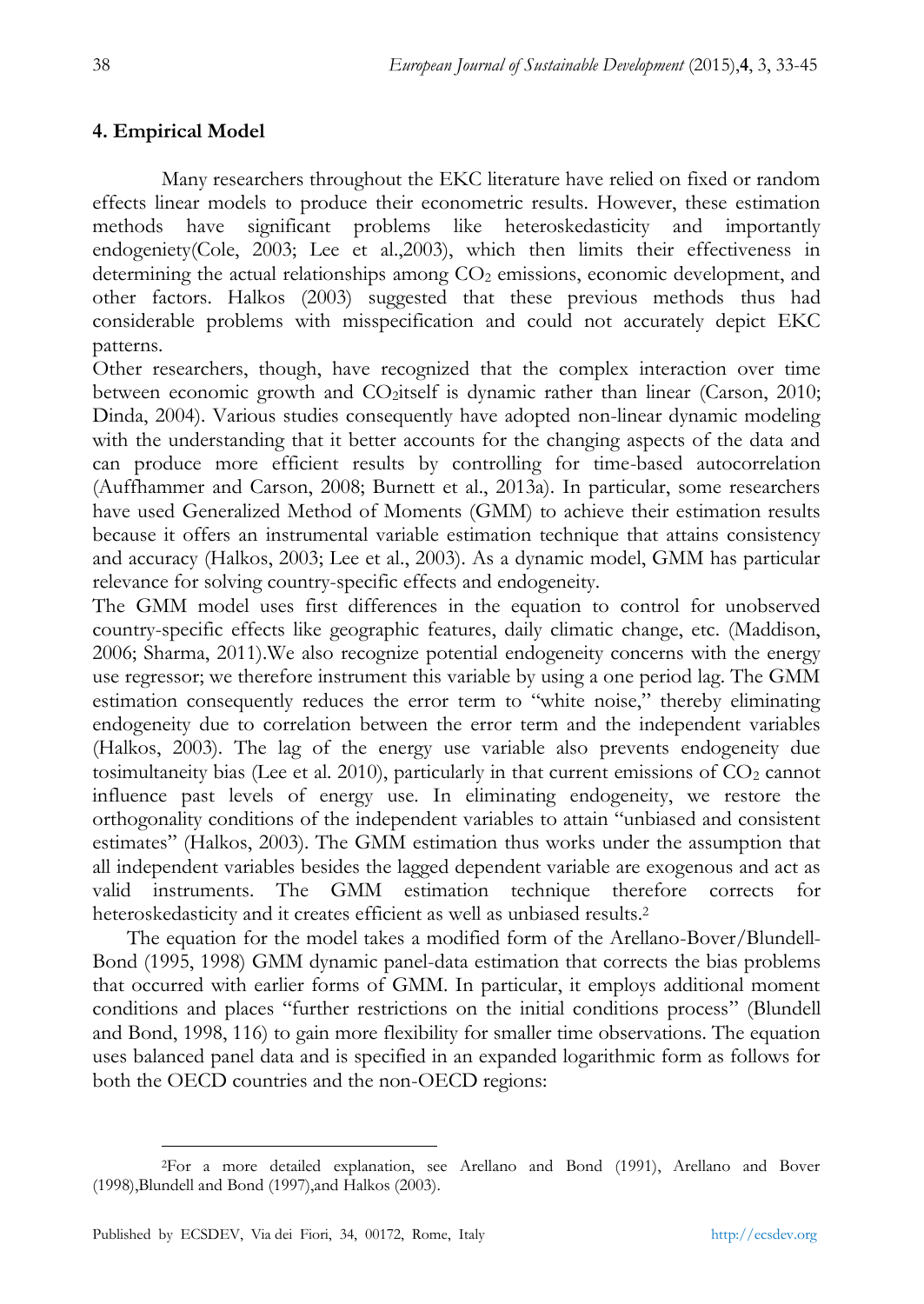$\Delta$ lnCO2<sub>it</sub> = β<sub>1</sub> $\Delta$ ln(CO2<sub>i,t-1</sub>)+β<sub>2</sub> $\Delta$ ln(PCI<sub>it</sub>) + β<sub>3</sub> $\Delta$ ln(PCI<sub>it</sub>)<sup>2</sup> + β<sub>4</sub> $\Delta$ lnPOPGit + β5 $\Delta$ lnTOT<sub>it</sub>  $+ \beta_6 \Delta ln \text{URBAN}_{it} + \beta_7 \Delta ln \text{ENGY}_{i,t-1} + \Delta \varepsilon_{it}$  (1)

where *CO2* is carbon dioxide emissions; $\langle CO2_{t} \rangle$  represents the lagged dependent variable; *PCI* denotes per capita GDP, *PCI2*signifies the quadratic form of GDP per capita, *POPG* is population growth, *TOT* represents trade, *URBAN* signifies urbanization, *ENGY* denotes energy use,  $\varepsilon_{it}$  is the standard error term; subscript i equals the country, and subscript  $_{t}$  represents the time period. The model engages the autocorrelation AR(1) and AR(2) tests to examine for evidence of serial correlation of the error term.

#### **5. Estimation Results**

Table 2depicts the outcomes of the GMM estimation for the dependent variable *CO2*. It also shows the z-values for each variable. The economic and statistical significance of the independent variables display both positive and negative aspects. For the OECD countries and all three non-OECD regions, the test for no autocorrelation in the differenced error term AR(1) is significant and rejects the null hypothesis of no serial correlation; however the second-order test AR(2) cannot reject the null hypothesis, following standard expectations for the GMM model and suggesting that autocorrelation does not exist.

| Variables        | Model<br>1<br>OECD |                      | Model<br>2<br>Latin.A |                      | Model<br>3<br>Asia |                      | Model<br>$\overline{4}$<br>Africa |                |
|------------------|--------------------|----------------------|-----------------------|----------------------|--------------------|----------------------|-----------------------------------|----------------|
| CO2(L1)          | 0.849              | $\ast\ast$<br>$\ast$ | $m$ .<br>0.779        | $**$<br>*            | 0.885              | $**$<br>$\ast$       | 0.746                             | $**$<br>$\ast$ |
|                  | (0.027)            |                      | (0.027)               |                      | (0.023)            |                      | (0.035)                           |                |
| PCI              | $-1.032$           | $\ast\ast$           | $-0.214$              |                      | 0.106              |                      | 1.148                             | $**$<br>$*$    |
|                  | (0.513)            |                      | (0.259)               |                      | (0.074)            |                      | (0.297)                           |                |
| PCI <sup>2</sup> | 0.046              | $\ast\ast$           | 0.012                 |                      | $-0.007$           | $\ast$               | $-0.087$                          | $**$<br>$\ast$ |
|                  | (0.024)            |                      | (0.017)               |                      | (0.004)            |                      | (0.022)                           |                |
| POPG             | 0.004              |                      | 0.011                 |                      | $-0.023$           | $\ast\ast$           | 0.082                             | $**$           |
|                  | (0.003)            |                      | (0.015)               |                      | (0.012)            |                      | (0.039)                           |                |
| <b>TOT</b>       | 0.027              |                      | 0.034                 |                      | 0.049              | $\ast\ast$           | 0.107                             | $**$           |
|                  | (0.024)            |                      | (0.023)               |                      | (0.025)            |                      | (0.048)                           |                |
| <b>URBAN</b>     | 0.089              | $\ast$               | 0.137                 | $\ast\ast$<br>$\ast$ | 0.129              | $\ast\ast$<br>$\ast$ | 0.093                             |                |
|                  | (0.054)            |                      | (0.038)               |                      | (0.048)            |                      | (0.102)                           |                |
| ENGY(L1)         | $-1.253$           | $\ast\ast$<br>$\ast$ | $-0.611$              | $\ast\ast$<br>$\ast$ | $-0.818$           | $\ast\ast$<br>$\ast$ | $-0.244$                          |                |
|                  | (0.075)            |                      | (0.088)               |                      | (0.073)            |                      | (0.272)                           |                |

**TABLE 2:** GMM ESTIMATION RESULTS (DEPENDENT VAR. LOG OF CO2)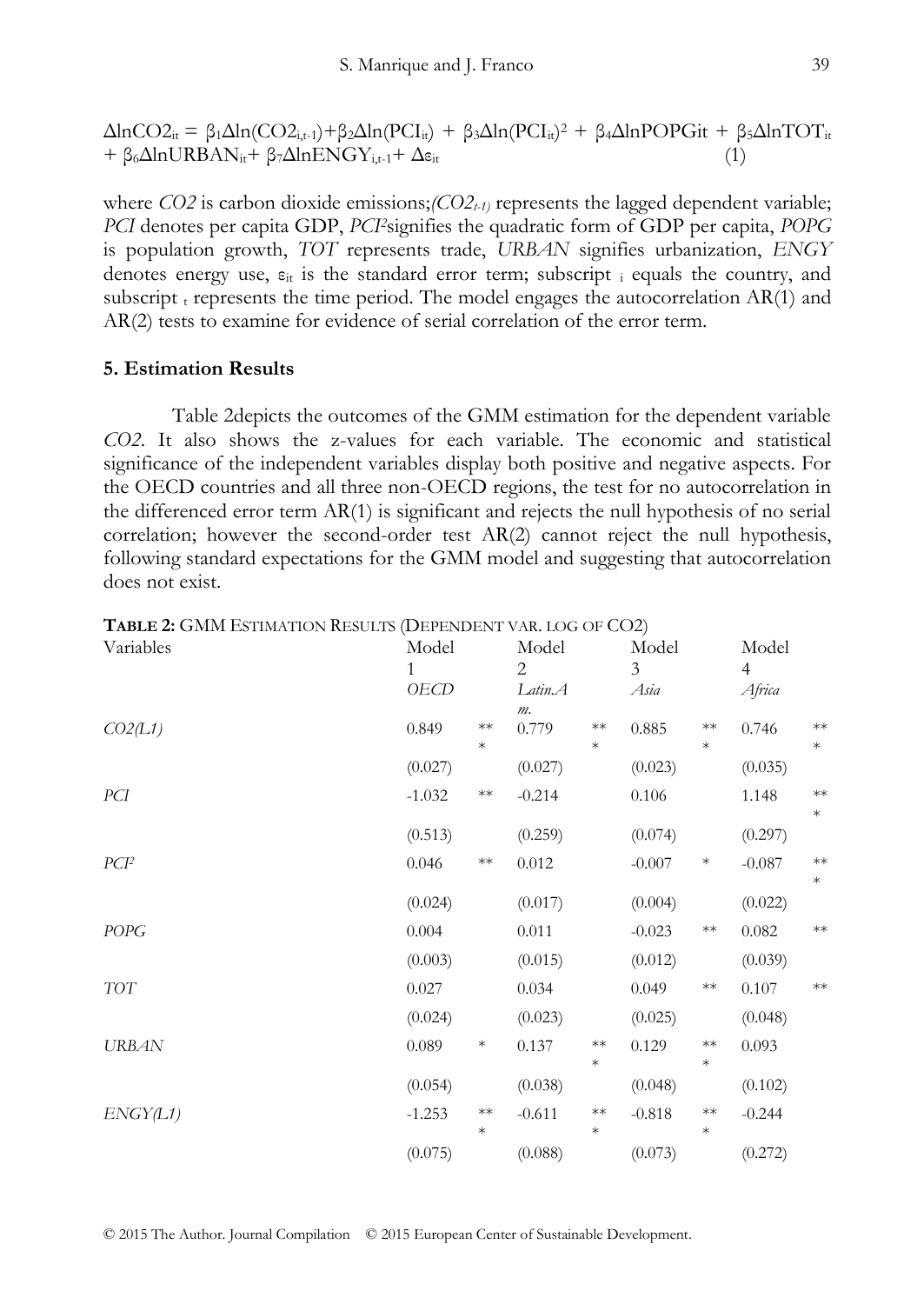| Constant                               |      |     |      | 3.668       |                | $-1.867$ |                | $-1.539$     | $**$<br>$\ast$ | $-7.864$    | $**$<br>$\ast$ |
|----------------------------------------|------|-----|------|-------------|----------------|----------|----------------|--------------|----------------|-------------|----------------|
|                                        |      |     |      | (2.382)     |                | (1.168)  |                | (0.426)      |                | (1.371)     |                |
| Number of Observations                 |      |     |      | 207         |                | 556      |                | 285          |                | 331         |                |
| Number of Countries                    |      |     |      | 22          |                | 22       |                | 11           |                | 12          |                |
| Wald chi <sub>2</sub> test             |      |     |      | 19213.<br>6 | $**$<br>$\ast$ | 8128.18  | $**$<br>*      | 38342.<br>09 | $**$<br>$\ast$ | 2265.0<br>3 | $**$<br>$\ast$ |
| Arellano-Bond<br>autocorrelation AR(1) | Test | for | zero | $-2.77$     | $**$<br>$\ast$ | $-2.78$  | $**$<br>$\ast$ | $-2.50$      | $**$           | $-2.38$     | $**$           |
| Arellano-Bond<br>autocorrelation AR(2) | Test | for | zero | $-0.75$     |                | 0.35     |                | 0.98         |                | $-0.81$     |                |

*Notes*: Parentheses marks standard errors. Significance at 10% shown by \*; at 5% by \*\*; and at 1% by \*\*\*. *L1 stands for lag of one period.*

**OECD countries:** *Australia, Austria, Belgium, Canada, Denmark, Finland, France, Greece, Ireland, Italy, Japan, Luxembourg, Netherlands, New Zealand, Norway, Poland, Portugal, Spain, Sweden, Switzerland, United Kingdom, United States*

**Latin America:** *Argentina, Bolivia, Brazil, Chile, Colombia, Costa Rica, Cuba, Dominican Republic, Ecuador, El Salvador, Guatemala, Haiti, Honduras, Jamaica, Mexico, Nicaragua, Panama, Paraguay, Peru, Trinidad and Tobago, Uruguay, Venezuela, RB*

**Asia:** *Bangladesh, China, India, Indonesia, Korea, Rep., Malaysia, Nepal, Pakistan, Singapore, Sri Lanka, Thailand*

**Africa:** *Benin, Cameroon, Congo, Dem. Rep., Cote d'Ivoire, Gabon, Ghana, Nigeria, Senegal, South Africa, Sudan, Zambia, Zimbabwe*

In examining 22 OECD countries, we find that the lagged dependent variable *CO2(L1)* is positive and statistically significant at the  $1\%$  level, signifying that high  $CO<sub>2</sub>$  emissions do occur continuously from the past to the future.

*PCI* is negative and significant but the quadratic variable *PCI<sup>2</sup>* is positive and statistically significant at the 5% level, suggesting an N-shaped pattern where previously rising CO<sup>2</sup> emissions start to decline at high income levels only to rise again as that per capita income continues to grow. The results therefore do not confirm an EKC for the OECD countries as a whole, although such an outcome does not mean that countries can not have individual EKCs, such as in France (Iwata et al.,2010). Hence these outcomes counter the findings of an EKC for  $CO<sub>2</sub>$  in such studies as Cole (2005), Galeotti et al. (2006), and Schmalensee et al. (1998) but verify Galeotti (2007) as well as Musolesi and Mazzanti (2010). The implication is that people and governments become more willing to accept higherCO<sub>2</sub>emissions at very high income levels particularly because they desire an elevated standard of living or they want to emphasize continual economic growth above the environment, as seen by the refusal of the United States to sign the Kyoto Accord. Consequently, an enhanced scale effect appears where  $CO<sub>2</sub>$ emissions once again are linked to economic growth (Dinda, 2004), thereby countering previous gains in  $CO<sub>2</sub>$  reductions.

*POPG*, though, lacks significance as a variable, suggesting that population growth has little impact on  $CO<sub>2</sub>$  emissions for OECD countries. Such results corroborate Dutt  $(2009)$  but contradict earlier studies on population and  $CO<sub>2</sub>$  (Dietz and Rosa, 1997; Shi, 2003). Trade openness, *TOT*, shows a positive sign but also is insignificant. This outcome denotes that increases in trade have little impact on $CO<sub>2</sub>$  emissions, possibly because the OECD countries have better and cleaner technologies for production and abatement.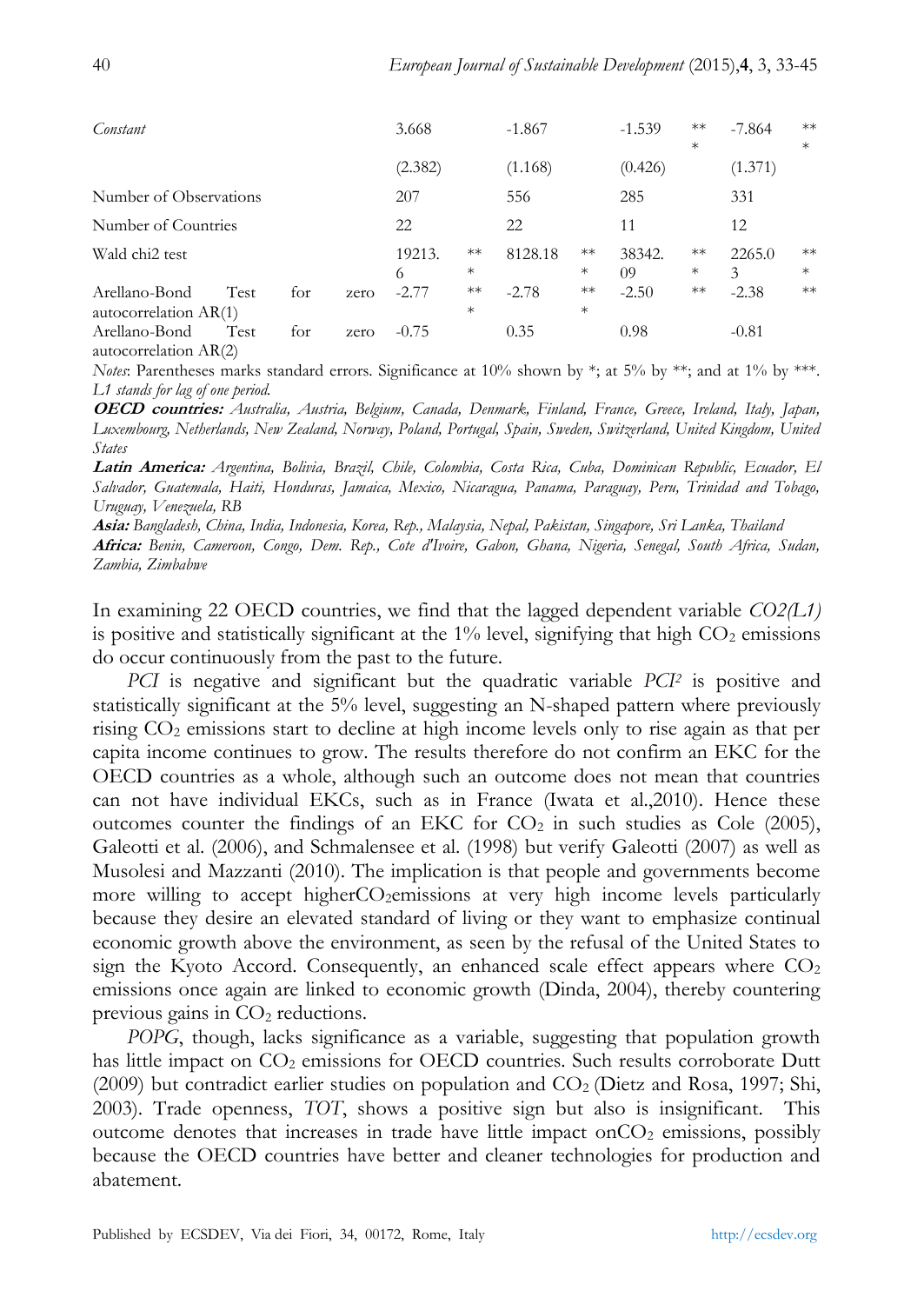*URBAN* has a positive and significant sign, thereby verifying previous studies that linked higher urbanization with more CO<sub>2</sub>pollution (Cole and Neumayer, 2004; Sharma, 2011). As a country urbanizes, cities grow larger by massing both people and industry into these central areas. The cities thus require more resources but also concentrate emissions through that industry. In addition, cities tend to foster more of a  $CO<sub>2</sub>$ producing car culture, even when public transportation is available, so that people can escape the central core of the city and live in the suburbs.

A negative and significant result emerges for energy use, *ENGY*, which suggests the reliance on less polluting technologies. This outcome indicates that increased energy use leads to decreased  $CO<sub>2</sub>$  emissions, perhaps because OECD countries tend to have the technology to clean emissions from CO<sup>2</sup> producing power plants and have experimented more with alternative sources of energy like nuclear, hydroelectric, wind, solar, etc. (Martínez-Zarzosa et al.,2007**)**.

The three regions of the non-OECD countries show different results for some variables but more often than not share similar outcomes, suggesting that these variables do have a strong impact on  $CO<sub>2</sub>$  emissions overall. For each region, the lagged dependent variable *C02(L1)*showed positive and significant results at the 1% level, again signifying that high  $CO<sub>2</sub>$  emission levels continue from year to year possibly due to the difficulty and costs of treating emissions.

The economic impact results confirm an EKC pattern only for the non-OECD regions of Asia and Africa, with *PCI* as positive and significant and *PCI<sup>2</sup>* negative and significant for the African region and *PCI* as positive and insignificant but *PCI<sup>2</sup>* negative and significant for the Asia region. These outcomes imply that the countries of Asia and Africa have reached the stage where they can start to reduce their  $CO<sub>2</sub>$  emissions as they grow economically. Hence such results confirm previous efforts that found that a  $CO<sub>2</sub>$ EKC can occur in countries as they develop economically (Cole et al., 1997; Dietz and Rosa, 1997; Dutt, 2009; Galeotti and Lanza, 1999; Sharma, 2011). Nevertheless, the Latin American region showed insignificant outcomes for both *PCI* and *PCI<sup>2</sup>* , thereby implying that an EKC does not exist.

The *POPG* variable shows that population growth is positive and significant only for the African region**,** thereby partially confirming Martínez-Zarzosa et al. (2007) and Shi (2003). Population growth thus substantially impacts per capita  $CO<sub>2</sub>$  emissions particularly for the countries of sub-Saharan Africa that are experiencing very rapid and considerable population growth. The *POPG* variable turned out insignificant and positive for the Latin American region but significant and negative for the Asian region. The results for the Latin American region verify Dutt (2009); the outcomes for the Asian region, though, seem counter-intuitive since a population increase generally means that greater numbers of people place ever escalating demands on available resources, leading to an accelerated depletion of those resources as well as the creation of larger amounts of waste (Dietz and Rosa, 1997). Nevertheless, an argument can be made that many non-OECD countries have as yet to develop a high enough standard of living to allow their population to truly impact  $CO<sub>2</sub>$  emissions; these countries have such limited economic development that increased production and consumption from population growth have relatively small impacts on emissions.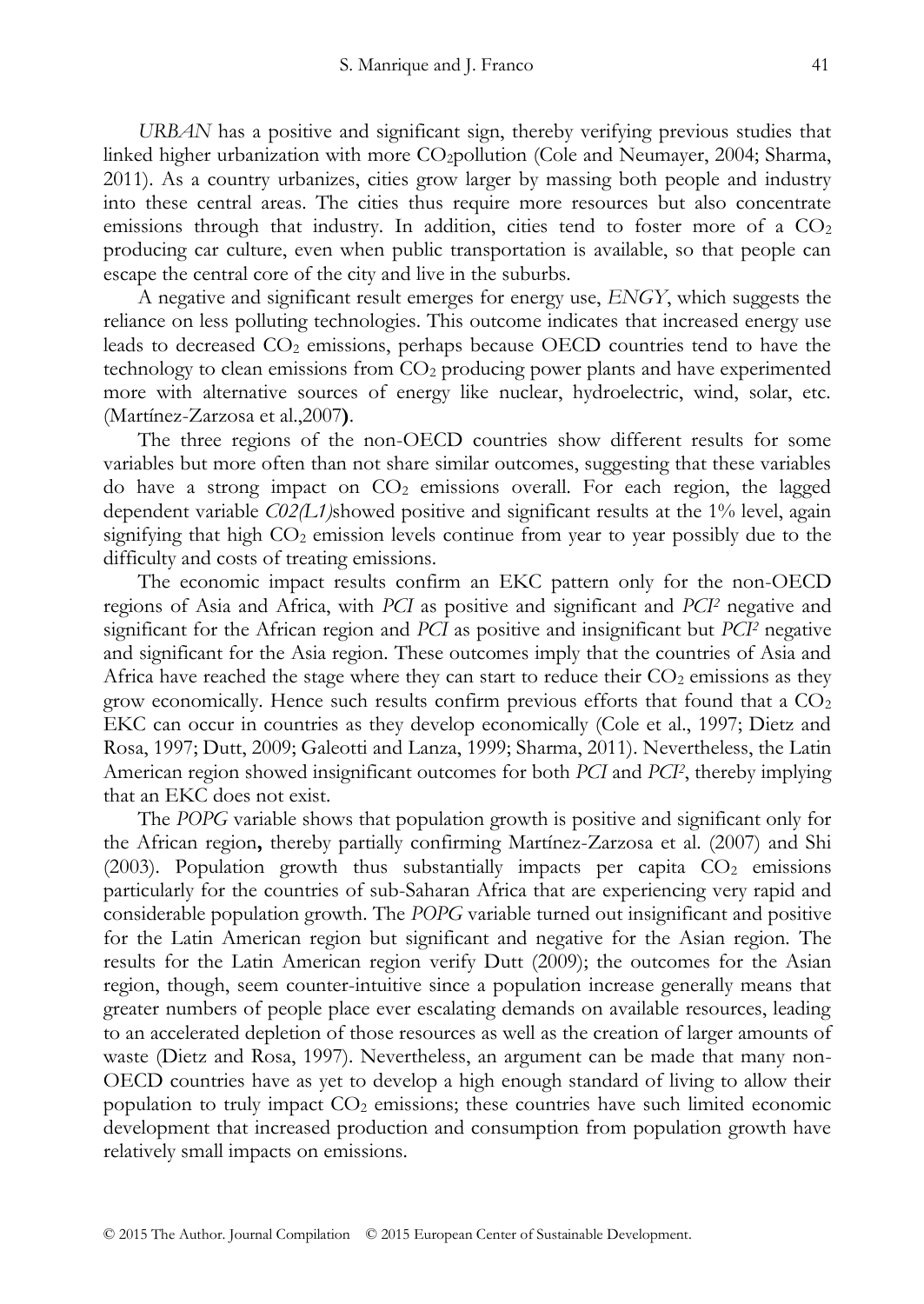The results for the trade openness variable, *TOT*, are positive and significant for the countries of the Asian and African regions but insignificant for those of the Latin American region. Overall, then, these outcomes imply that  $CO<sub>2</sub>$  emissions rise as trade with other countries occurs more often. Part of this outcome comes from the scale effect, which suggests that these countries have enlarged the scope of their industrial base to meet enlarged trade demands (Dinda, 2004). Increased trade also raises the specter of the Pollution Haven Hypothesis where more polluting industries go to developing countries to escape the regulations on their operations found in developed countries as well as to exploit cheap labor (Carson, 2010; Cole, 2004; Panayotou, 2003). As other studies have recognized, this scenario presents some difficulties for the developing countries since it worsens their environment, which then can negatively impact further economic growth.

The outcomes for urbanization, *URBAN*, for Latin American and Asia show significant and positive signs, generally verifying previous studies that show that as a country urbanizes the amount of  $CO<sub>2</sub>$  it emits escalates dramatically. As with developed countries, many developing countries have begun to embrace more of a car culture that leads to considerable  $CO<sub>2</sub>$  emissions, even as these developing countries dedicate more of their resources to the cities; in doing so, they produce more waste products like  $CO<sub>2</sub>$ as well.

Energy use, *ENGY*, has a negative and significant result for the regions of Latin America and Asia, where increased energy use actually lowers  $CO<sub>2</sub>$  emissions. These outcomes thus denote that these regions have begun to adopt newer, cleaner technologies to produce energy. The results for the African region are negative but insignificant, suggesting that energy use has little impact on  $CO<sub>2</sub>$  emissions for the countries of these regions. Hence these results signify that economic growth can motivate a rising use of better energy technology that reduce emissions, often through the trade in technological advancements (Cole, 2003).

An overall comparison does confirm that the  $CO<sub>2</sub>$  emission paths differ among the OECD countries and those of the three non-OECD regions, as expected since they are in different stages of economic growth. In addition, the three regions do diverge in terms of how some variables impact their  $CO<sub>2</sub>$  emissions. Essentially, the GMM estimation results show that the OECD countries have gone beyond the basic EKC pattern whereas the Asian and African regions have begun to directly experience it, although the OECD results do suggest that these two regions might themselves eventually transcend the EKC to an N-shaped pattern as well. However, the N-shaped curve does not necessarily invalidate the dynamics of an EKC, where  $CO<sub>2</sub>$  emissions initially rise but do eventually level off and then decline as economic development and other factors impact the emissions levels. The EKC does emerge, if only partially and temporarily.

#### **Conclusion**

Since all countries approach economic development and environmental regulation differently, many studies have produced a wide variety of results that tend to conflict with each other. While some agree that an EKC will exist for  $CO<sub>2</sub>$  emissions, other studies question whether the  $CO<sub>2</sub> EKC$  actually exists or if it is an artificial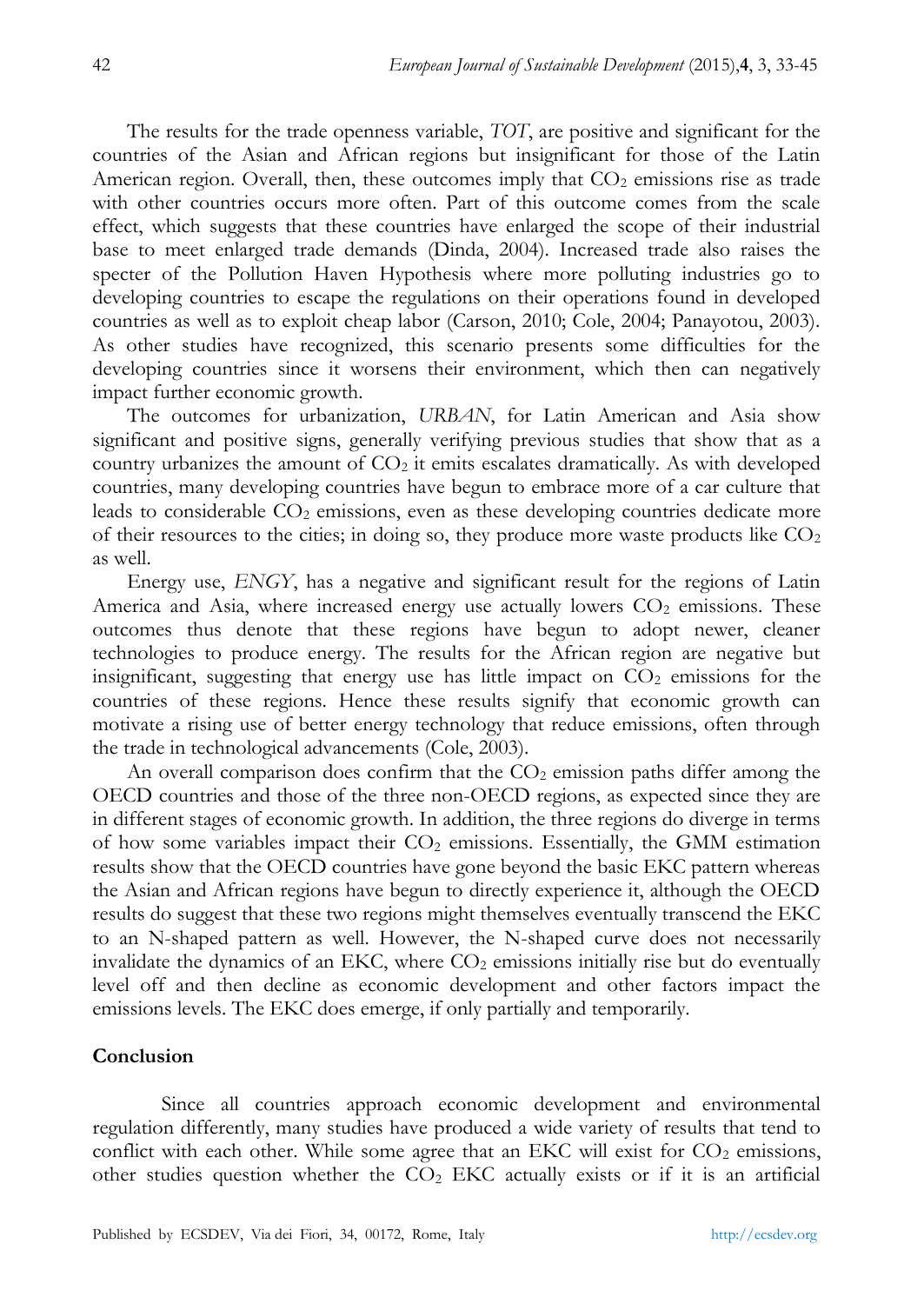construct of econometrics. We therefore have re-examined the relationship between  $CO<sub>2</sub>$ emissions, economic development, population, trade openness, urbanization, and energy use to further discover any patterns that might provide more insight into these relationships, using a more current and extensive dataset from the World Bank as well as the better econometric dynamic model of Arellano-Bover/Blundell-Bond GMM estimation.

We discover that an EKC based on economic growth only exists for the non-OECD regions of Asia and Africa, while the region of Latin America shows no evidence for it at all and the OECD countries have bypassed it into the N-shaped pattern. Any reductions in  $CO<sub>2</sub>$  emissions, though, can benefit the planet even without similar reductions by other countries or regions; the overall CO2concentrations will not increase as much or as rapidly as might occur with all of these countries emitting high levels of CO2.Yet the non-OECD countries risk a transition into the N-shaped curve when the externality of  $CO<sub>2</sub>$  and their own desire to develop the high standard of living of the OECD countries weaken their willingness to take action. The results also show that population has some influence on  $CO<sub>2</sub>$  emissions overall, trade openness and urbanization tends to increase CO<sup>2</sup> discharges, and expanded energy use often leads to decreased emissions for most of the countries in the study.

The worry is that continued  $CO<sub>2</sub>$  emissions can overwhelm the carrying capacity of the planet, leading to irreversible and adverse climate change throughout the world. Galeotti (2007) as well as Webber and Allen (2010) have argued that economic development can create immense negative environmental impacts before countries reach the downward phase of the EKC pattern. The suggestion is that the damage already done might necessitate reducing further CO<sub>2</sub> emissions in both developed and developing countries so that the environment can recover or stabilize and economies do not become further threatened by additional degradation. Accordingly, we present some important general implications for policy development that can apply to all countries.

First, both developed and developing countries should devote more resources to creating efficient and cheap mass transportation as well as better infrastructure; such investments can counter the increasing  $CO<sub>2</sub>$  emissions coming from existing and newly emerging car cultures, particularly in India and China. Second, developed countries should take the initiative to engage in technology and knowledge transfers to developing countries, allowing the developing countries to flatten their curve before they create irreversible damage to the planet. This support also can include financial assistance to help the developing countries pay for abatement and the installation of better technologies.

Third, countries across the world regardless of their development status should educate their citizens more fully about the dangers of excessive  $CO_2$ concentrations and mass overconsumption of resources. Nongovernmental organizations also can help in this education process. These countries and organizations then should seek to foster in people a stronger willingness to solve these problems. In these ways,  $CO<sub>2</sub>$  concentrations eventually can decrease and the world can avert an environmental catastrophe.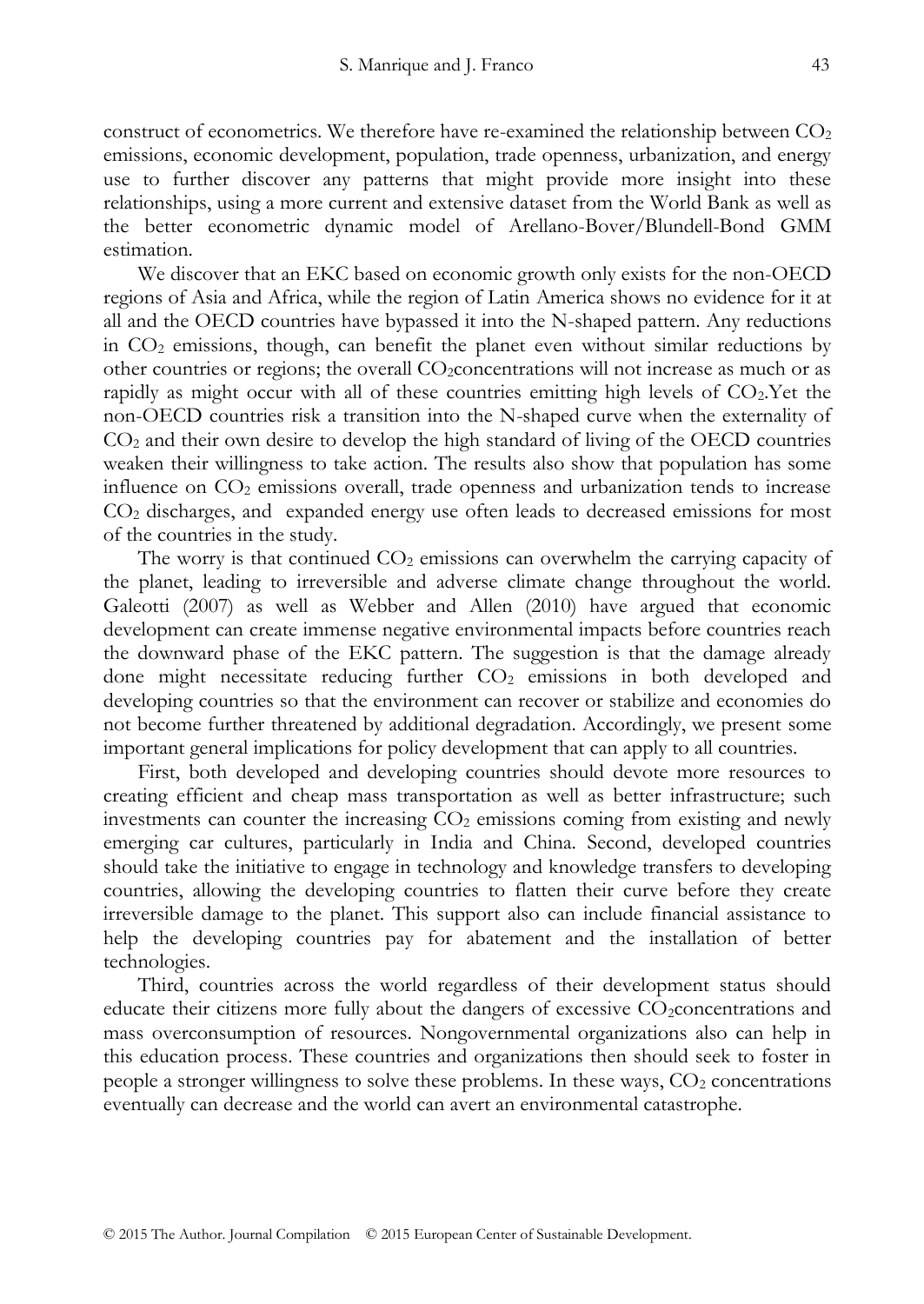## **References**

| Aldy, J. (2005).An Environmental Kuznets Curve Analysis of U.S. State-Level Carbon Dioxide                                               |
|------------------------------------------------------------------------------------------------------------------------------------------|
| Emissions. The Journal of Environment Development, 14, 48-72.                                                                            |
| Arellano, M.,&Bond,S.(1991).Some tests of specification for panel data: Monte Carlo                                                      |
| evidence and an application to employment equations. The Review of Economic Studies, 58, 277-297.                                        |
| Arellano, M.,&Bover,O.(1995). Another look at the instrumental variable estimation of error-                                             |
|                                                                                                                                          |
| components models. Journal of Econometrics, 68, 29-51.                                                                                   |
| Arrow, K., Bolin, B., Costanza, R., Dasgupta, P., Folke, C., Holling, C.S., Jansson, B., Levin, S.,                                      |
| Mäler, K., Perrings,<br>C.,&Pimental, D.(1995). Economic growth, carrying capacity,<br>the<br>and<br>environment. Science, 268, 520-521. |
| Atici, C. (2009).Carbon emissions in Central and Eastern Europe: Environmental Kuznets curve                                             |
| and implications for sustainable development. Sustainable Development, 17, 155-160.                                                      |
| Auffhammer, M., Steinhauser, R. (2007). The future trajectory of US CO2 emissions: the role of                                           |
| state vs aggregate information. Journal of Regional Science, 47(1), 47-61.                                                               |
| Blundell, R.,&Bond, S. (1998). Initial conditions and moment restrictions in dynamic panel data                                          |
|                                                                                                                                          |
| models.Journal of Econometrics, 87:115-143.                                                                                              |
| Burnett, J.W., Bergstrom, J.C., and Wetzstein, M.E. (2013a). Carbon dioxide emissions and                                                |
| economic growth in the U.S. Journal of Policy Modeling, 35, 1014-1028.                                                                   |
| Burnett, J.W., Bergstrom, J.C., and Dorfman, J.H. (2013b). A spatial pane data approach to                                               |
| estimating U.S. state-level energy emissions. Energy Economics,<br>396-404.<br>40,                                                       |
| Carson, R.T. (2010). The environmental Kuznets curve: seeking empirical regularity and                                                   |
| theoretical structure. Review of Environmental Economics and Policy, 4(1), 3-23.                                                         |
| Cole, M.A. (2003). Development, trade, and the environment: how robust is the environmental                                              |
| Kuznets curve? Environment and Development Economics, 8, 557-580.                                                                        |
| Cole, M.A. (2005). Re-examining the pollution-income relationship: a random coefficients                                                 |
| approach. Economics Bulletin, 14(1), 1-7.                                                                                                |
| Cole, M.A., Rayner, A., &Bates, J. (1997). The environmental Kuznets curve: an empirical                                                 |
| analysis. Environment and Development Economics, 2(4), 401-416.                                                                          |
| Cole, M.A., & Neumayer, E. (2004). Examining the impact of demographic factors on air                                                    |
| pollution. Population and Environment, 26(1), 5-21.                                                                                      |
| Dasgupta, S., Laplante, B., Wang, H., & Wheeler, D. (2002). Confronting the environmental                                                |
|                                                                                                                                          |
| Kuznets curve. The Journal of Economic Perspectives, 16(1), 147-168.                                                                     |
| Dietz, T.,&Rosa, E. (1997). Effects of population and affluence on CO <sub>2</sub> emissions. Proceedings                                |
| of the NationalAcademyof Sciences USA,94, 175-179.                                                                                       |
| Dijkgraaf, E.,&Vollebergh, H. (2005). A test for parameterhomogeneity in CO2panel EKC                                                    |
| estimations. Environmental and Resource Economics, 32, 229-239.                                                                          |
| Dinda, S. (2004). Environmental Kuznets curve hypothesis: asurvey. Ecological Economics,                                                 |
| 49(4), 431-455.                                                                                                                          |
| Dutt, K. (2009). Governance, institutions and the environment-income relationship: a cross-                                              |
| country study. Environment, Development and Sustainability, 11, 705-723.                                                                 |
| Galeotti, M. (2007). Economic growth and the quality of the environment: taking stock.                                                   |
| Environment, Development and Sustainability, 9, 427-454.                                                                                 |
| Galeotti, M.,&Lanza, A. (1999).Richer and cleaner? A study on carbon dioxide emissions in                                                |
| developing countries. Energy Policy, 27(10), 565-573.                                                                                    |
| Galeotti, M., Lanza, A., & Pauli, F. (2006). Reassessing the environmental Kuznets curve for                                             |
| CO <sub>2</sub> emissions: a robustness exercise. Ecological Economics, 57, 152-163.                                                     |
| Grossman, G.M.,&Krueger, A. (1991). Environmental impacts of a North American free trade                                                 |
| agreement. Working Paper 3914, NBER. Also published in 1993 in P.M. Garber(Ed.) The Mexico-US free trade                                 |
| agreement(pp. 13-57). Cambridge, MA: The MIT Press.                                                                                      |
| Grossman, G.M.,&Krueger, A. (1995).Economic growth and the environment. The Quarterly                                                    |
| Journalof Economics, 110(2), 353-377.                                                                                                    |
| Halkos, G. (2003). Environmental Kuznets curve for sulfur: evidence using GMM estimation                                                 |
| and random coefficients panel data models. Environment and Development Economics, 8, 581-601.                                            |
| Heil, M.,&Selden, T. (2001).Carbon emissions and economic development: future trajectories                                               |